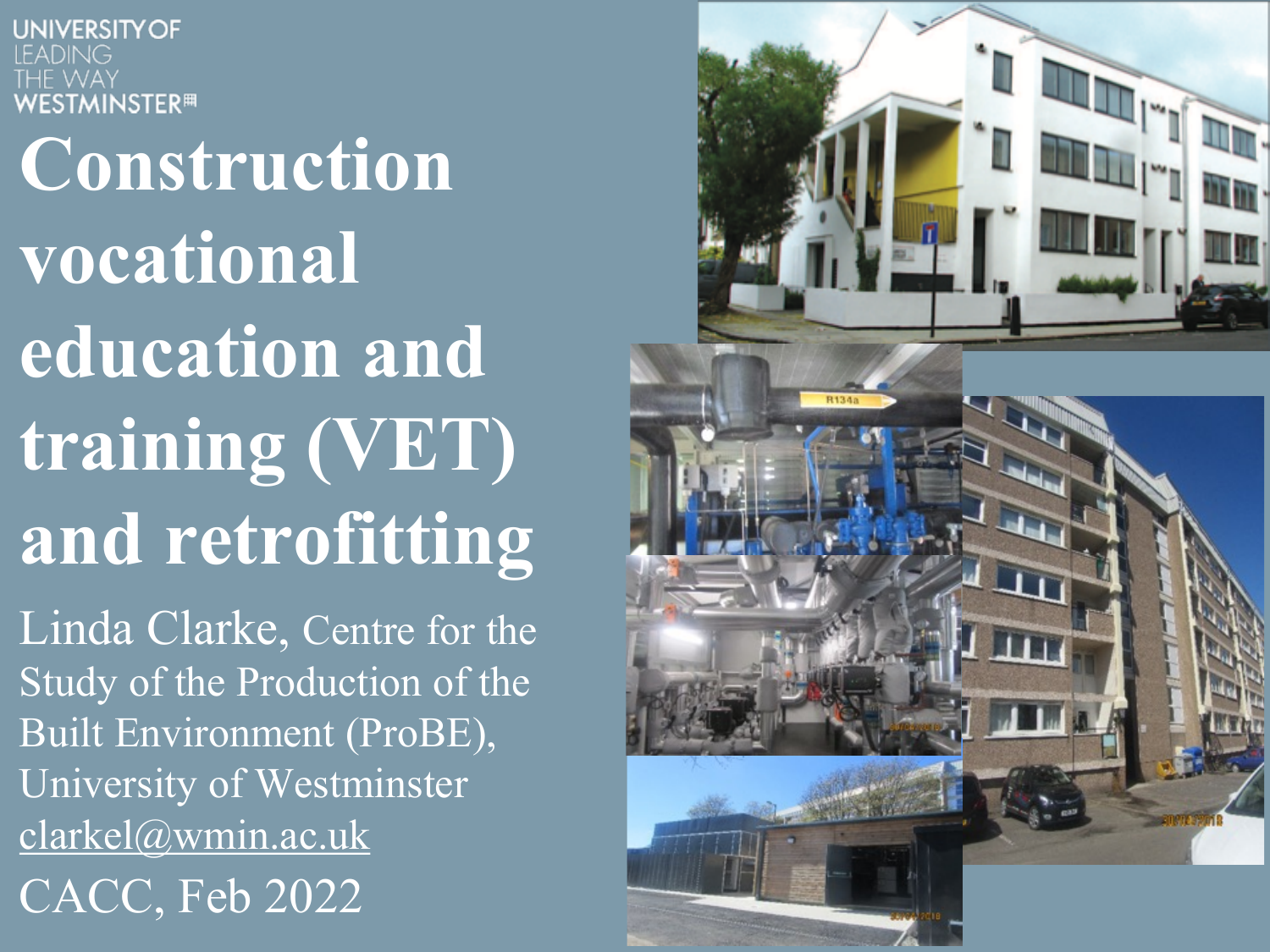



# **Expertise needed for retrofitting**

- □ **Need for 'knowledge'** (e.g. how to eliminate thermal bridges, physics, new materials, climate literacy), **'know how'** and **competences** (e.g. communication, data processing) not generally in curriculum for building envelope and building services occupations
- ¨ →**Transformation of VET to develop occupational capacity** to understand whole building and occupational interfaces
- ¨ **Bridge professional-operative divide** and create permeability
- **Integrated teamworking** through regulating subcontract chain and ideally direct employment
- □ **Involving and valuing labour**, including educationalists, employees, trade unions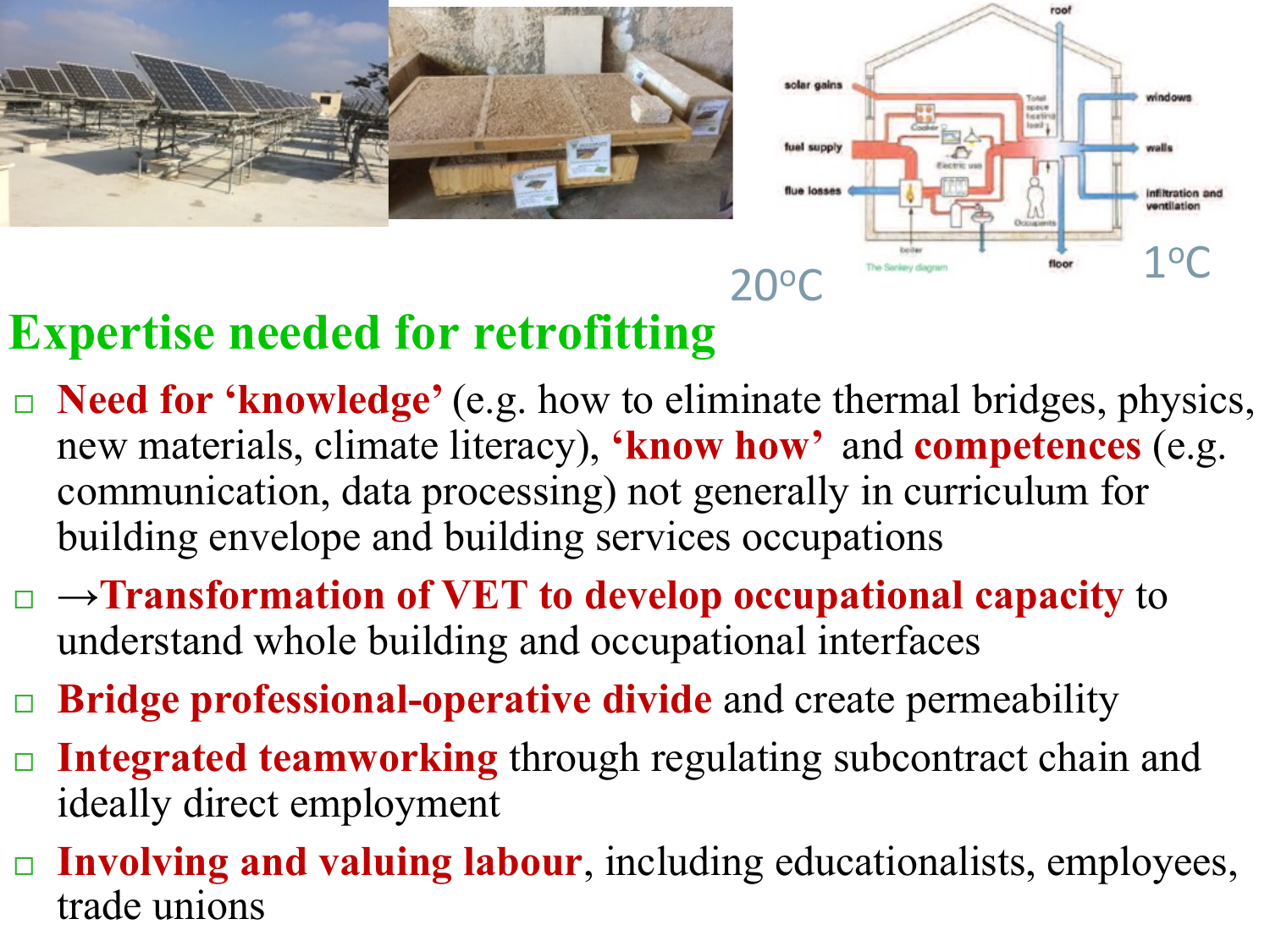### **Constraints on transition to NZEB: Construction sector labour market**

- Domination and mushrooming of **small/micro firms** (95-  $98\%) \rightarrow$  weak training infrastructure
- Significance of **self-employment:** UK = 49% of workforce
- Severe **skill shortages, r**eliance on **migrant workforce**
- **Recruitment crisis:** Aging, male workforce; few young people; reliance on migrant workforce
- **Construction industry factional** with professional silos, divided trades, and fragmented labour process
- **Contractual divisions***:* agency labour/ self-employed, labour-only subcontracting, long chains  $\rightarrow$ 
	- reinforcing trade/ sectoral divisions
	- impeding integrated teamwork needed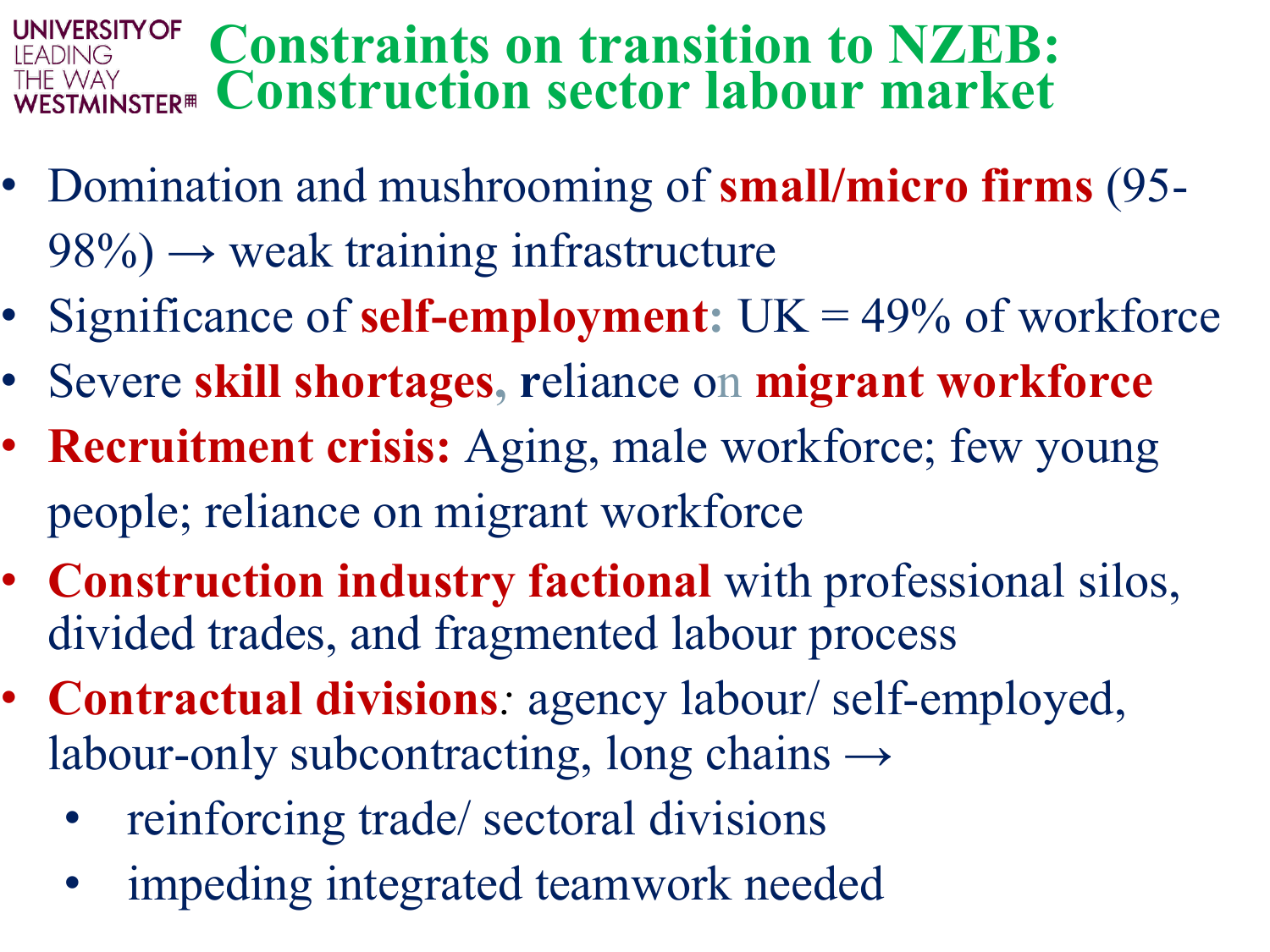#### **The need for radical transformation of UNIVERSITY OF** FADING ihe way **VET and construction labour process STMINSTER<sup>#1</sup>**

- **Decline in construction apprenticeships** and increase in fulltime college construction training e.g. CONEL 1,300 construction trainees up to Level 2, c70 apprentices – but changing pattern
- **Employer disengagement** though employer-based system
- **Performance gap** e.g. heat pump installation
- **Comprehensive, broad and recognised VET programme**  incorporating climate literacy, at least Level 3, not just short private training courses
- **Revised occupational/qualification profiles** e.g. domestic electrician, retrofit coordinator (Level 5), assessors, electrotechnical apprenticeship framework (to include solar/photovoltaics), insulation?
- **Possibility of career progression** overcoming professional silos, divided trades, and fragmented labour process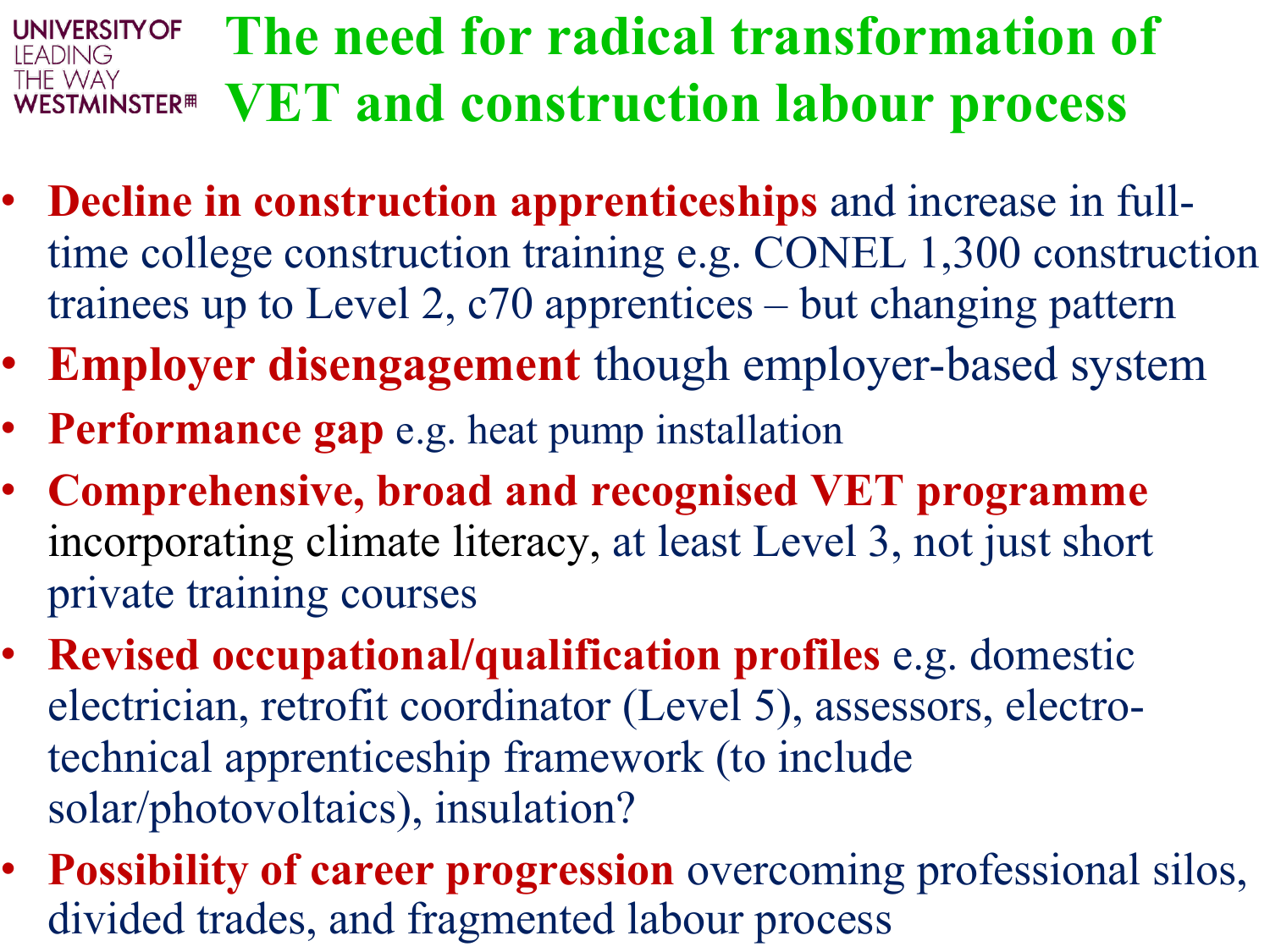# **Adaptation to NZEB**

- **Trainees need high quality** workplace, workshop and classroom experience
- **Trainees depend on quality support** in college and workplace from experienced trainers/ colleagues
- **Support depends on existing workforce** well equipped for NZEB, depends on good continuing VET (CVET)
- **Potential 'benign circle'** of good  $\text{CVET} \rightarrow \text{good work}$ experience for trainees
	- $\rightarrow$  up to date workforce to support future trainees

Photos: Irish training workshop and class for existing workforce on insulation

**UNIVERSITY OF** 

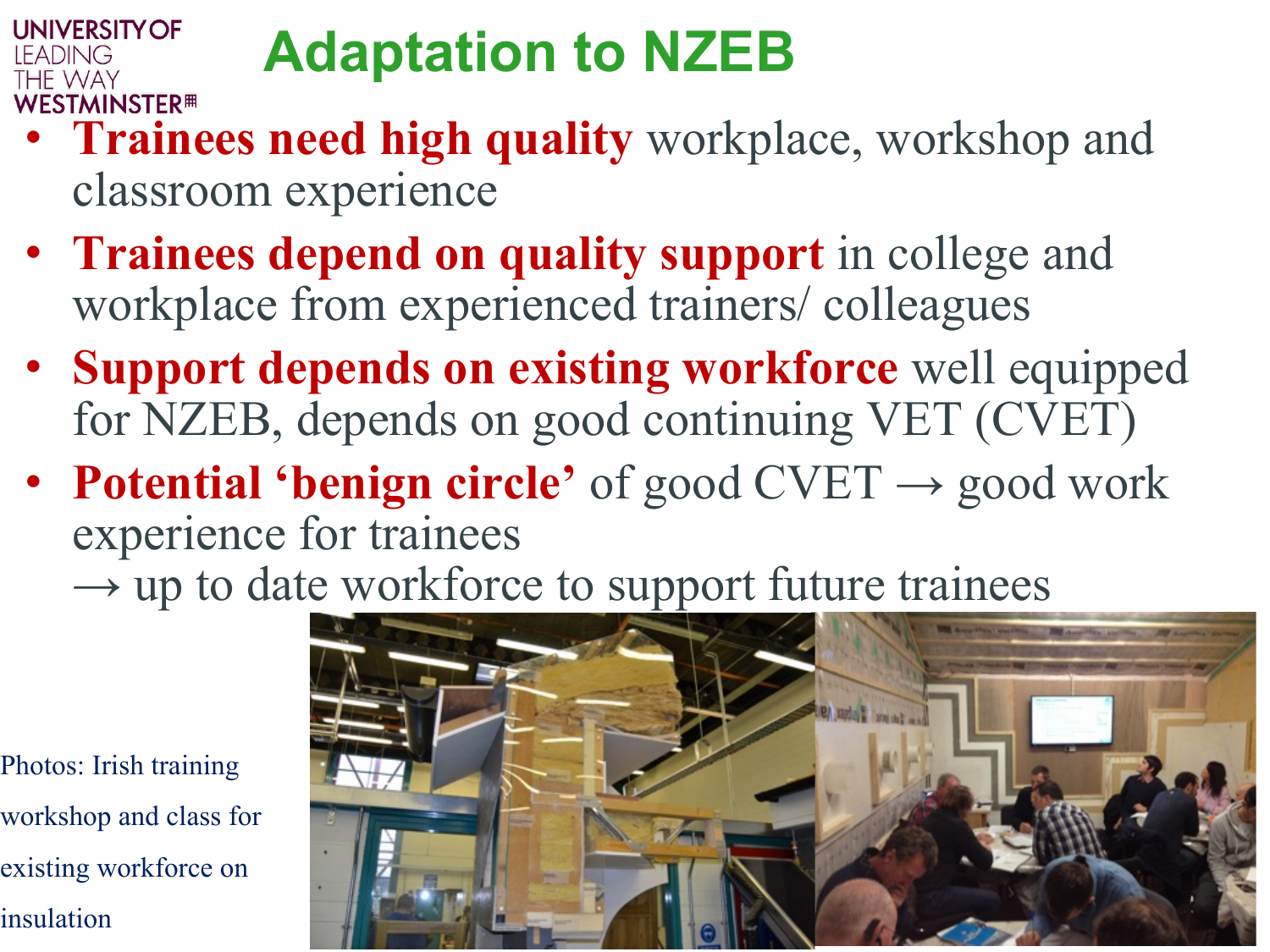#### **UNIVERSITY OF Examples from Ireland and Wales LEADING** THE WAY **WESTMINSTER**<sup>#</sup>



*Photos*: NZEB Training Centre in Enniscorthy with airtight house, and insulation

**Waterford and Wexford Education and Training Board (above)**

- o **NZEB retrofit Centre and Technology Institute in Waterford**
- o **NZEB Centre of Excellence in Enniscorthy**

## **Cardiff and Vale Colleg**e (CAVC) (right)

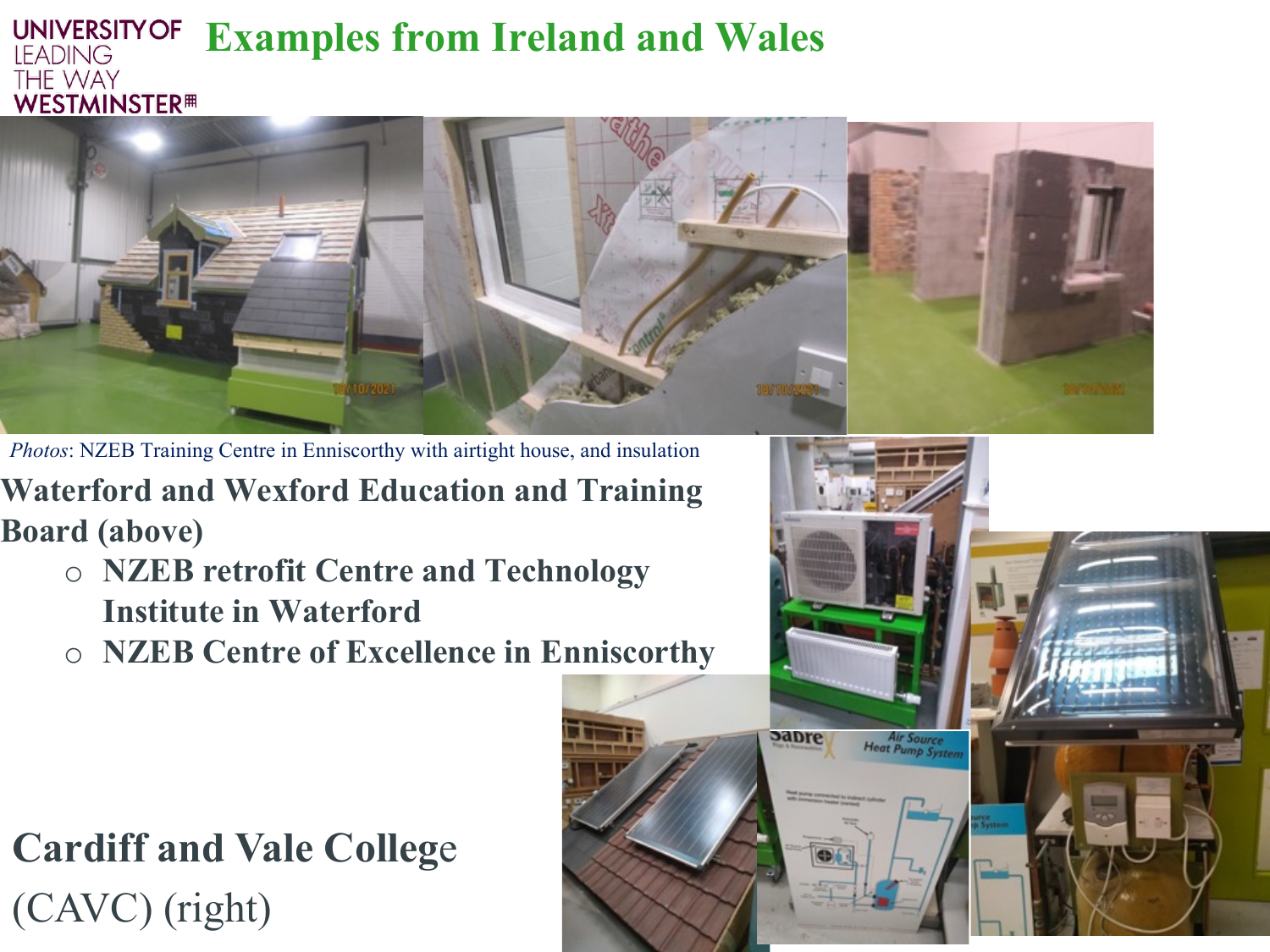



med job training programmes can become a reality. Above: a training display given by GLC direct labour force, 1976. Picture: GLC.

# **Training in DLOs**

- o Since 1890s, **major source of good quality construction training** for whole industry
- o **Large workf**orces e.g. 1970s GLC 5,000; Glasgow City Building  $2020 = 2,200$
- o **High levels of training** e.g. Lambeth 1978 1,000 operatives, 100 apprentices
- o **Glasgow City Builders**: 1997 305 apprentices, 70pa + apprentice projects;  $2020 = 250$  apprentices, 60pa
	- **Cost-saving** e.g. GLC 1978 DLO 90% of maintenance, saving £millions